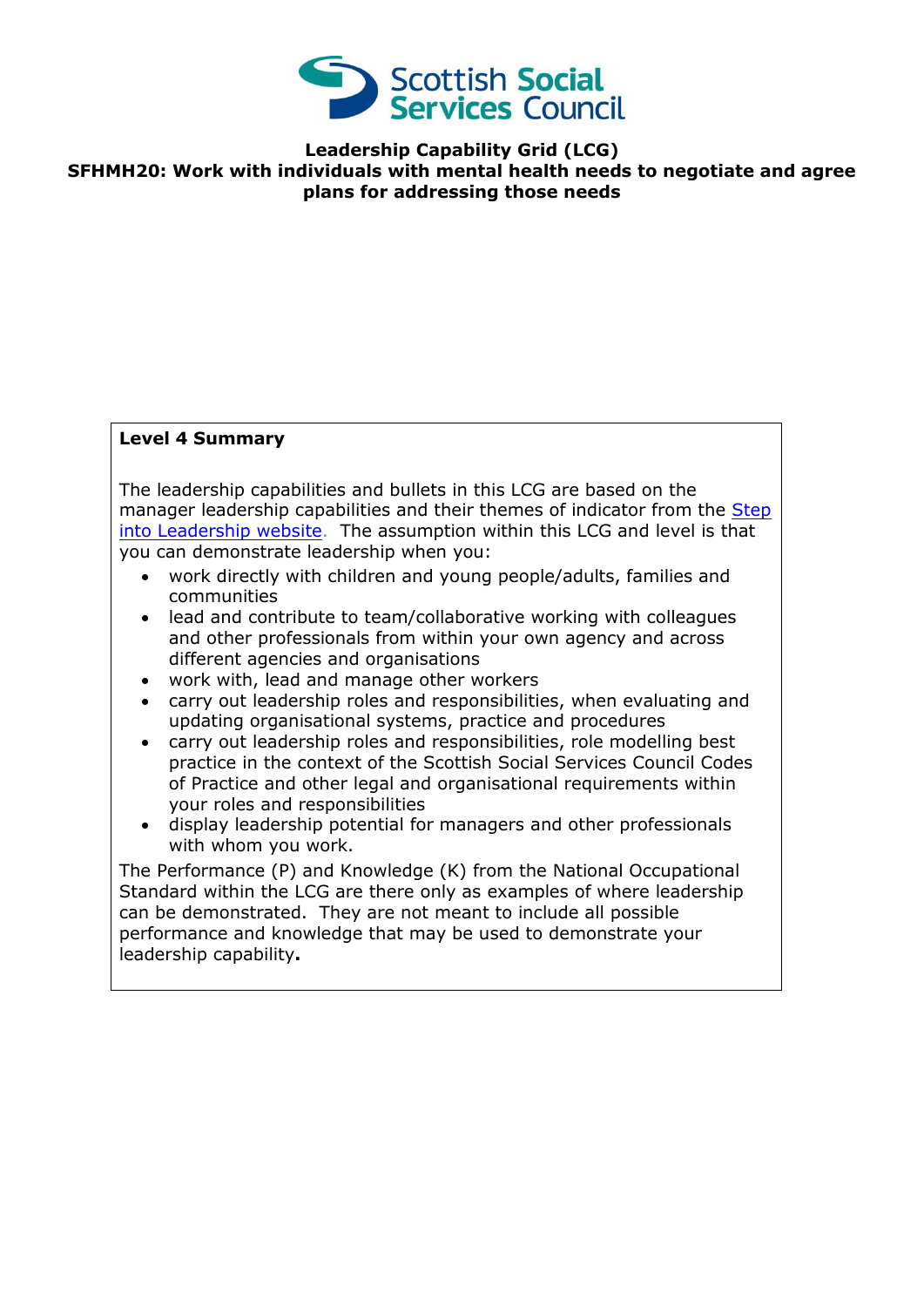

## **Leadership Capability Grid (LCG) SFHMH20: Work with individuals with mental health needs to negotiate and agree plans for addressing those needs**

| Leadership<br>capabilities         | When working with individuals with mental health needs to<br>negotiate and agree for addressing those needs you can<br>demonstrate leadership capabilities by:                                                                                                                                                                                                                                                                                                                                                                                                                                                                                                                                                                                                                                       |
|------------------------------------|------------------------------------------------------------------------------------------------------------------------------------------------------------------------------------------------------------------------------------------------------------------------------------------------------------------------------------------------------------------------------------------------------------------------------------------------------------------------------------------------------------------------------------------------------------------------------------------------------------------------------------------------------------------------------------------------------------------------------------------------------------------------------------------------------|
| <b>Vision</b>                      | Providing a vision for those with whom you work and your organisation when<br>you:<br>• See how best to make a difference when identifying $(P1-3, 17-20, 25, 27)$ ;<br>$K1-5, 11, 16, 24-25, 35-39)$<br>• Communicate and promote ownership of the vision when seeking extra<br>support ( $P4,6,28$ ; K20), working with others ( $P28$ ) and recording and<br>reporting (P27-37,43,46; K43-46)<br>• Promote public service ethos through active participation and<br>personalisation (P1,2,7,8,11,13,14,15,20-26, K1-5,11,13-19,28,30),<br>when working others and when recoding and reporting (P27-37)<br>• Thinking and planning strategically when demonstrating knowledge and<br>practice of organisational, local and national policies and procedures (P26,<br>27,32,37; K6,8-9,26-27,32-34) |
| Self-<br>leadership                | Displaying self-leadership when you:<br>• Demonstrate and adapt leadership in response to changing needs and<br>preferences ( $P5,16,20,35-36$ ; K23) and overcoming barriers ( $P20$ )<br>Improve own leadership by seeking advice $(P4, 6, 36; K20, 23)$<br>• Enabling intelligent risk taking when communicating with difficult, complex<br>and sensitive issues ( $P$ 21-26; K15,40-41) and protecting yourself (K31)<br>• Demonstrate and promote resilience when adapting practice and<br>overcoming barriers (P5,16,18,20,35-36; K3,4,19,30)<br>• Challenge discrimination and oppression (P20; $K1,4$ )                                                                                                                                                                                      |
| <b>Motivating</b><br>and inspiring | Motivating and inspiring others when you:<br>Inspire people by personal example $(P10, 28; K14-20)$<br>$\bullet$<br>• Recognise and value the contribution of others (P4,6,36; K9-10,20)<br>• Support the creation of a learning and performance culture ( $P4, 6, 8, 18$ ,<br>20,23,25,27-28,31; K16-20,23,39)                                                                                                                                                                                                                                                                                                                                                                                                                                                                                      |
| <b>Empowering</b>                  | Empowering people when you:<br>Enable leadership at all levels (P1,2,4,6-7,20,21,25,27,31; K8-9,16-20)<br>$\bullet$<br>Driving the creation of a knowledge and management culture by seeking<br>and providing information to enable understanding (P4,6,8,25,31,33-36;<br>$K16-20, 23, 39)$<br>Promote professional autonomy (P1-3,17-20,25,27; K16-20,23-25)<br>Involve people in development and improvement (P20; K16-20)<br>$\bullet$                                                                                                                                                                                                                                                                                                                                                            |